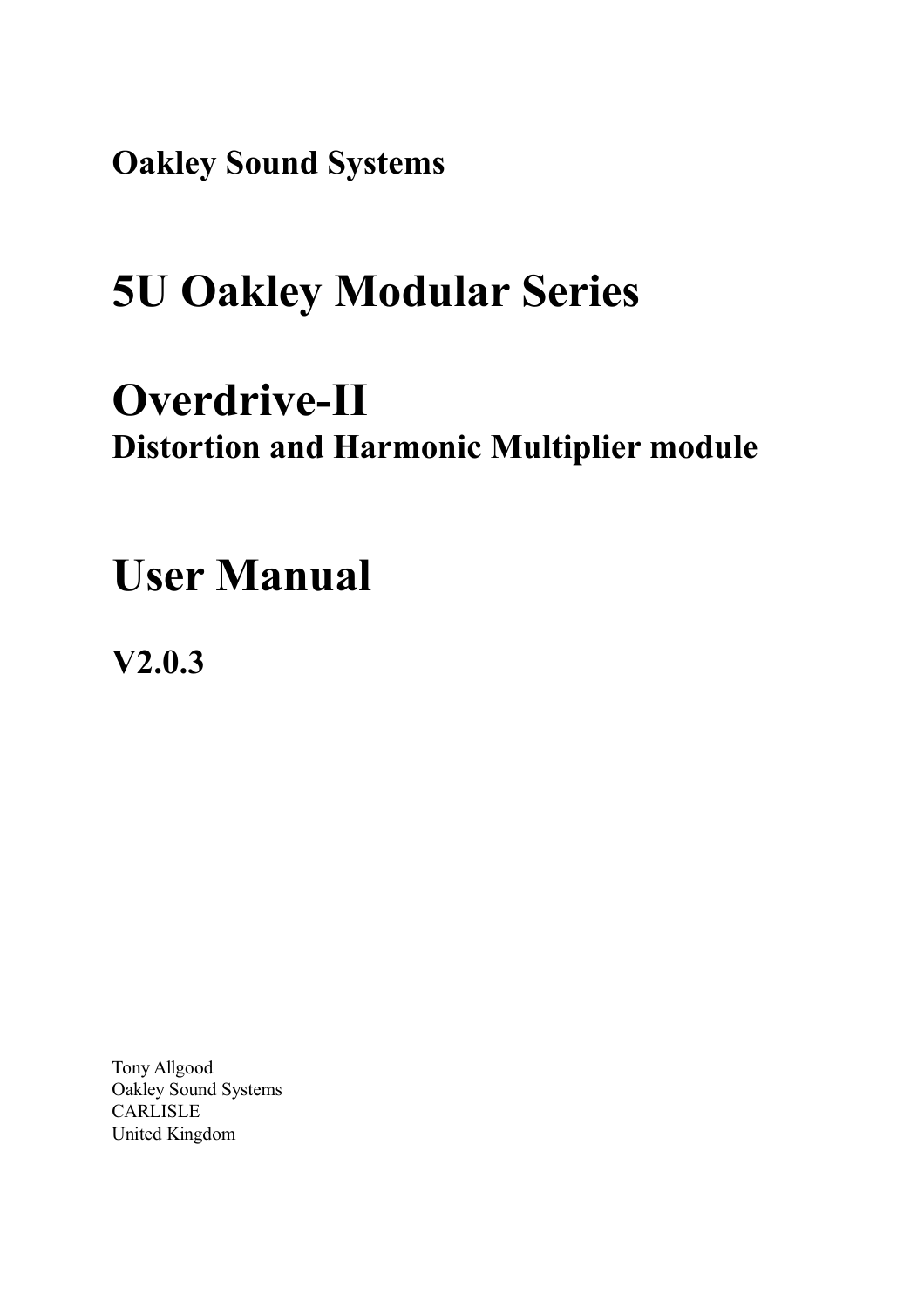

*The suggested front panel design for the MOTM format Overdrive-II*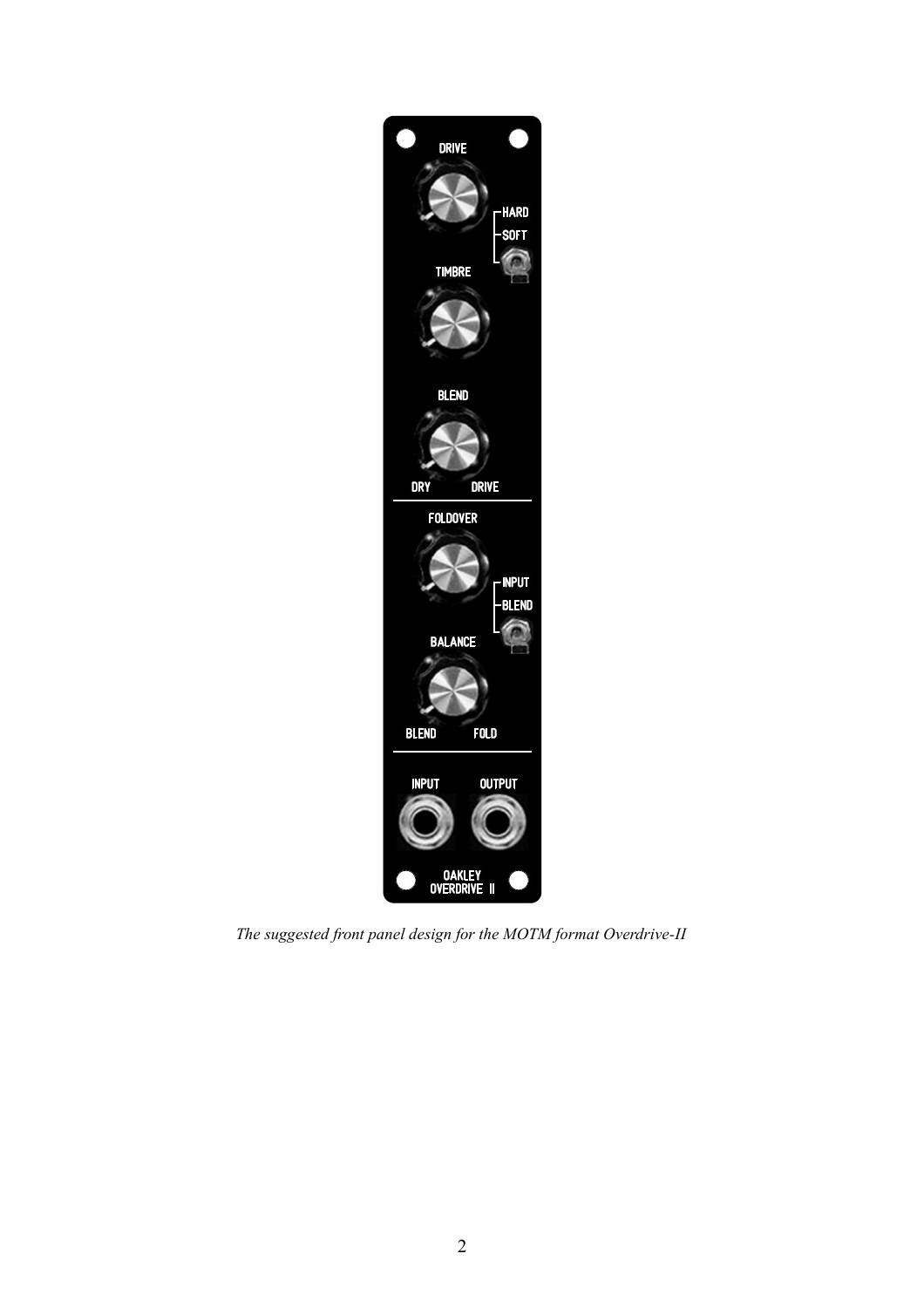## Introduction

This is the Project User Manual for the issue 1 Overdrive-II 5U module from Oakley Sound.

This document contains a basic overview of the module, a summary of its operation, and a personal perspective from the author

For the Builder's Guide, which contain a basic introduction to the boards, a full parts list for the components needed to populate the board or boards, and a list of the various interconnections, please visit the main project webpage at:

http://www.oakleysound.com/overdrv.htm

For general information regarding where to get parts and suggested part numbers please see our useful Parts Guide at the project webpage or http://www.oakleysound.com/parts.pdf.

For general information on how to build our modules, including circuit board population, mounting front panel components and making up board interconnects please see our generic Construction Guide at the project webpage or http://www.oakleysound.com/construct.pdf.



*The prototype Overdrive-II module fitted to a natural finish Schaeffer MOTM format panel.*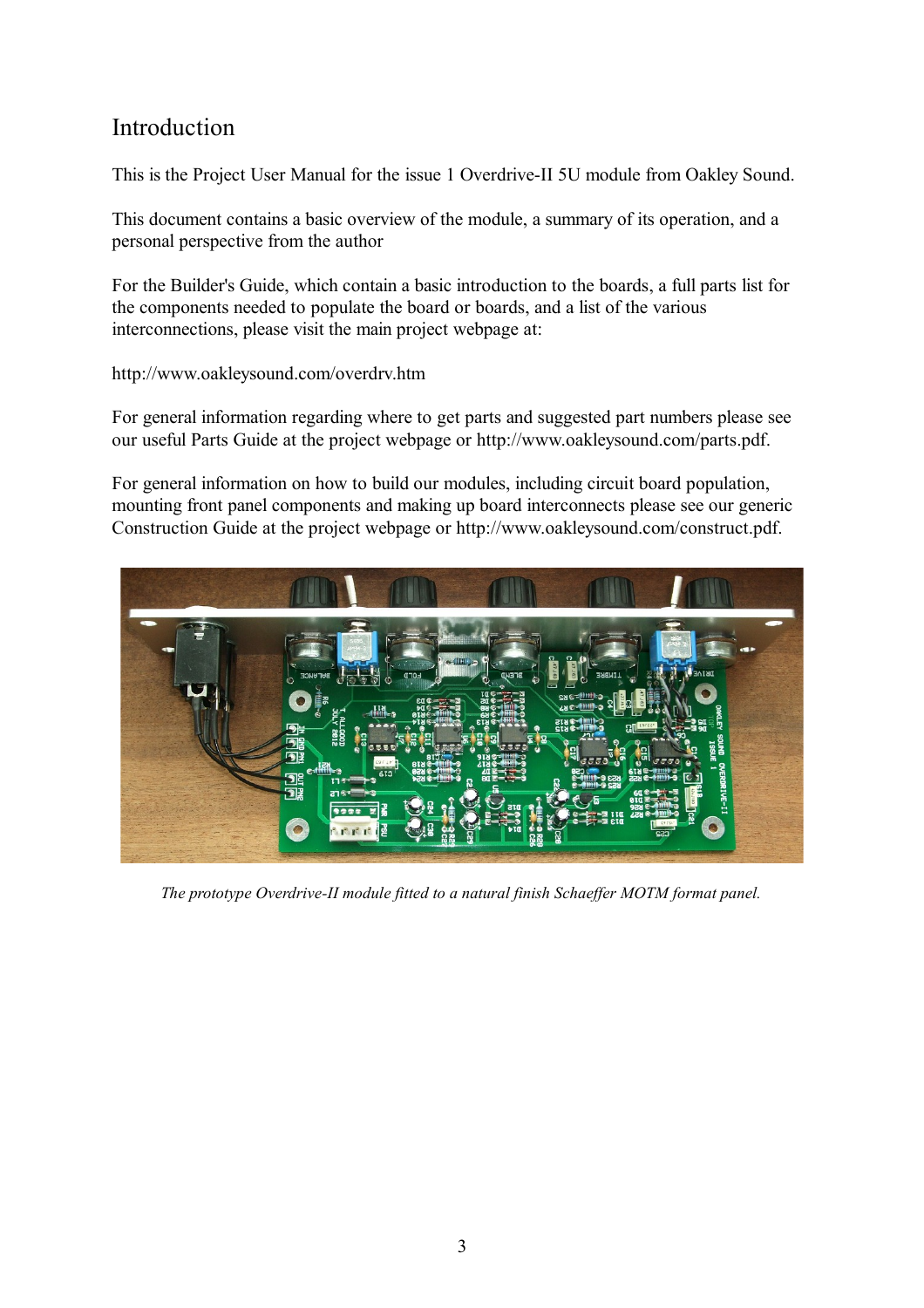## The 5U Overdrive Module

The Oakley Overdrive-II features two different waveform modifiers to produce a wide range of overdriven and distortion sounds.

The first waveform modifier is a classic overdrive circuit which can produce a sound that is familiar to many guitarists. Our original Overdrive 5U module, and the current Euro format Overdrive module, contains just this part. The circuit has two basic modes selected by a switch. Hard is a raucous distortion type effect useful for grunging up your signal. Soft is a more subtle effect and produces a clean sounding overdriven amp sound.

Three front panel pots control the sound in this section. Drive controls the overall gain of the circuit's 'pre-amplifier' stage and essentially determines the level of overdrive or distortion. Timbre is an effective tone control that cuts or accentuates the additional harmonics produced by the pre-amplifier stage. And the Blend pot is essentially a wet/dry mix control that allows you to add only as much of the effect as you want.

The second waveform modifier is a harmonic multiplier. This part of the module produces additional harmonics by folding over the input signal so that the tops and bottoms of the waveform are forced the wrong way. This produces strident changes in tone that are dependant on the signal level. Up to two stages of symmetrical folding are available and at the output there is a soft clipping circuit to prevent excessive folding at extreme input levels. Two front panel pots affect the action of this circuit. Foldover adjusts the gain of the harmonic multiplier and controls the amount of folding the input signal will be subjected to. The Balance control is another wet/dry control so that you can mix the output of the overdrive circuit with the harmonic multiplier.

The input/blend switch selects whether the input to the harmonic multiplier comes directly from the input socket or the overdrive circuit. Thus the two modifiers in this module can be operated in series or in parallel. In conjunction with the blend and balance pots you can create a wide variety of different tones.

Voltage control is determined not within this unit, but as part of the signal chain placed before this module. Using a voltage controlled amplifier module to control the signal level that is fed into this unit will determine the strength of the overdrive, distortion or folding. Using a VCF to alter the timbre of the signal fed to this module will control the overall harmonic level far more than using a filter alone. In fact, hard sync type sounds can be easily obtained by simply sweeping the filter's cut-off frequency.

The module accommodates either our standard Oakley/MOTM power header or a Synthesizers.com power header.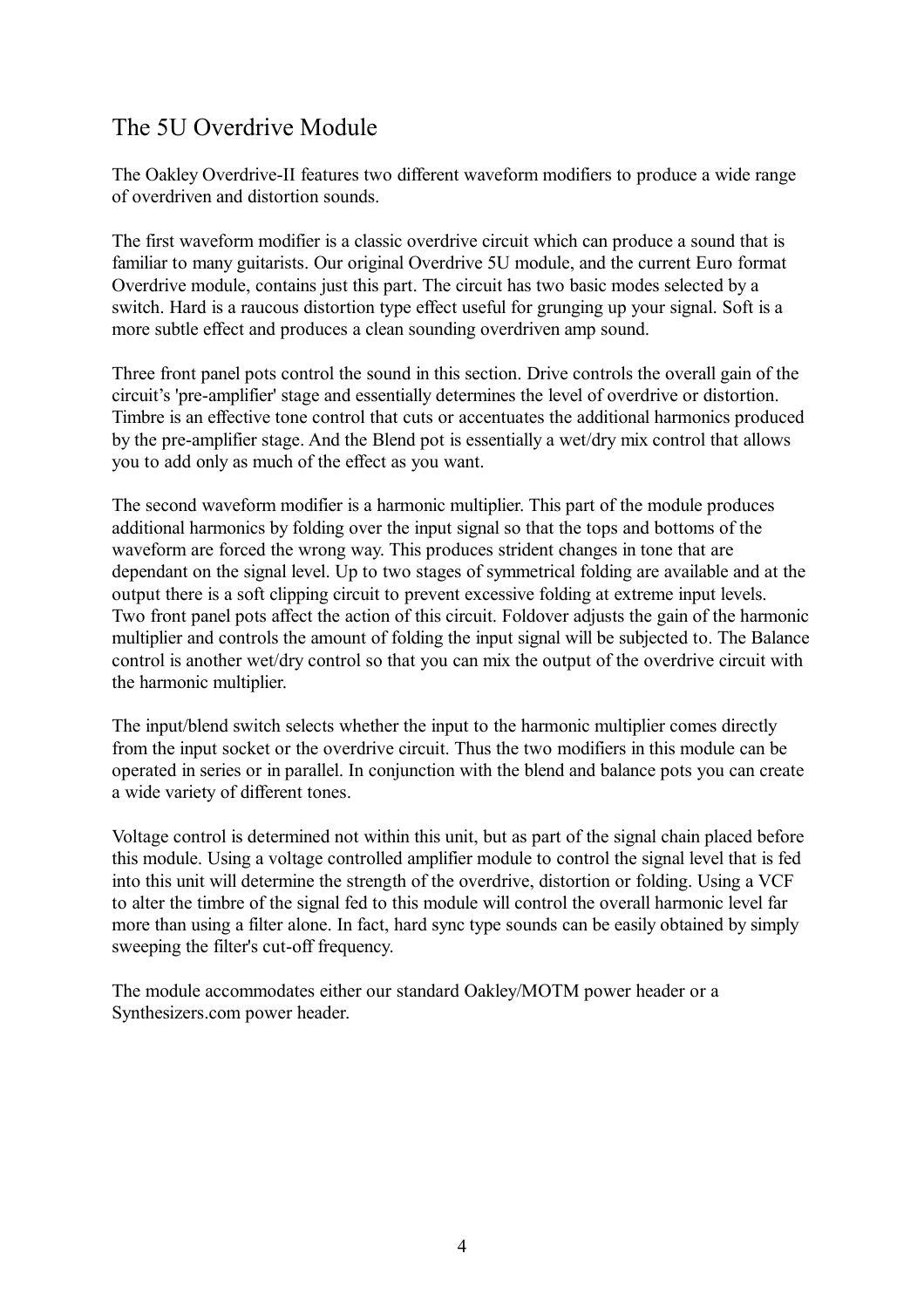### Front panel controls

**DRIVE** – This controls the gain of the input stage to the gain boost circuit. The gain can be varied from 5 to 55. The greater the gain the more the input signal will be distorted by the overdrive circuitry.

**HARD/SOFT –** This switch controls whether the output of the gain boost circuit is clipped hard, to produce a bright sound, or soft, to produce a more mellow form of distortion. Both modes essentially prevent the output of the gain boost amplifier from reaching its theoretical maximum. The hard mode truncates the waveform very sharply and quickly above a fixed point. While the soft mode also restricts the output but the effects of the clipping are introduced less quickly and the output is gently squeezed into submission.

**TIMBRE –** A classic guitar stomp box tone control. This simply cuts the high frequencies at its minimum setting and boosts high frequencies at its maximum. In hard mode the timbre control can make a lot of difference to the sound. Bear in mind that even in the middle position the frequency response of the overdrive circuitry is not flat. The overall frequency response is restricted to give this part of the module a typical boxy guitar amp sound.

**BLEND –** This pot is standard wet/dry mix control so that in the dry position it bypasses the overdrive part of the circuit and allows you to hear the raw input signal. While in the wet position you hear only that signal that has been processed by the overdrive circuitry. The blend pot can be used as an overdrive depth control.

**FOLDOVER** – This essentially controls the signal level going into the harmonic multiplier. At its minimum setting you would expect to get only small amounts of waveform distortion with signals up to +/-5V peak. As the control is increased more and more of the signal is folded back on itself until the folds themselves are folded back. Two stages of wavefolding are possible with the pot at full and a signal level of at least +/-5V.

**INPUT/BLEND** – This determines whether the signal driving the harmonic multiplier comes from the input socket or the output of the blend pot. In this way the harmonic multiplier can be made to work in parallel (input) or in series (blend) with the overdrive circuitry. Note that with the blend pot set to dry the switch will appear not to do anything.

**BALANCE –** This is a wet/dry pot that mixes the output of the overdrive's blend pot with the output of the harmonic multiplier. Set to this pot to 'blend' and the blend pot to 'dry' to completely bypass the module's effect circuitry.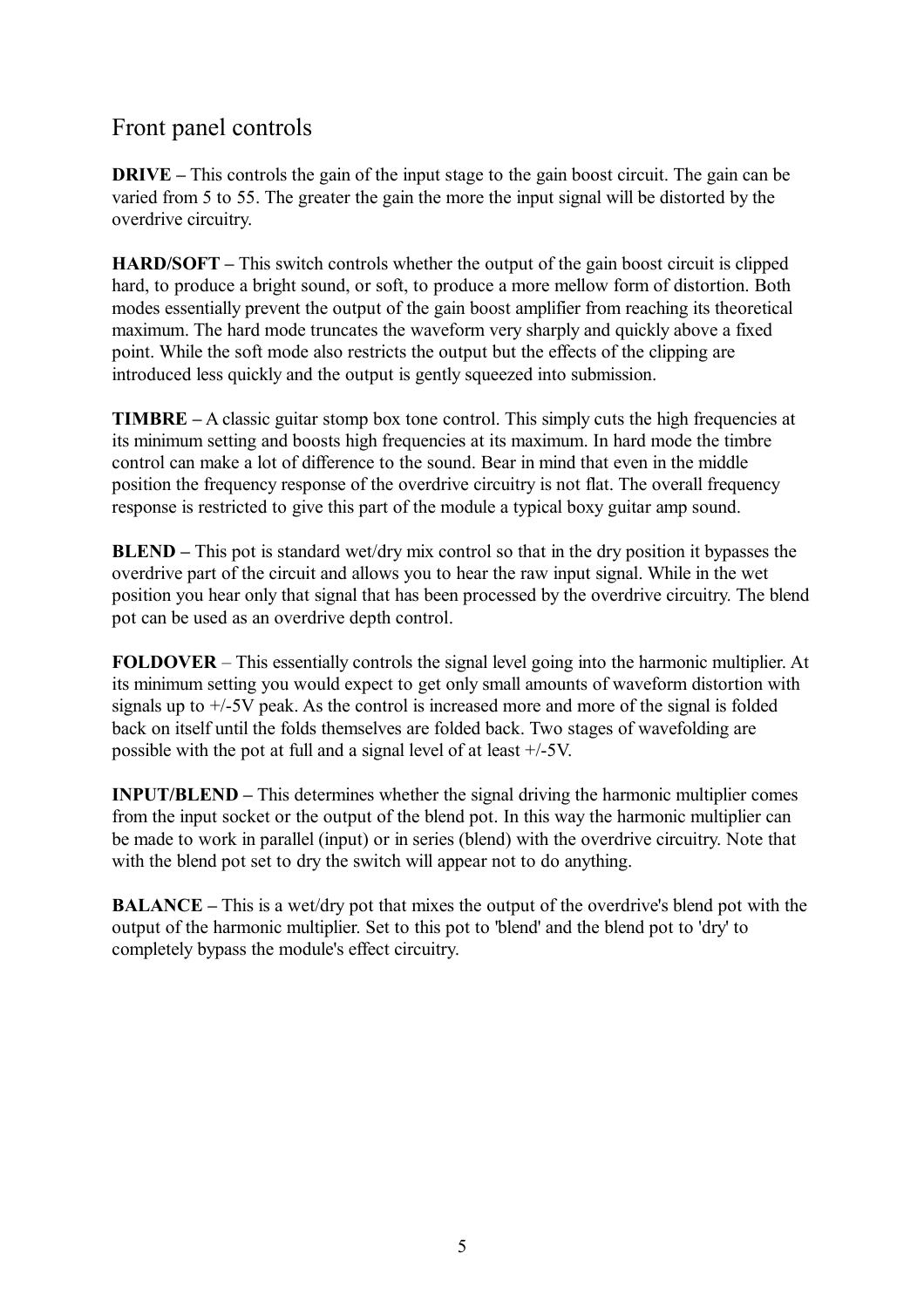## Using the Oakley Overdrive – A Personal Perspective.

From 2007 when the original module was made available I have read many comments from users regarding its usefulness. Probably more than any other Oakley module it has produced the largest split of people who either loved, and still love it, and those that were profoundly disappointed with it. Truthfully, I can't say I particularly enjoy receiving negative comments but in some ways it is those negative comments that make one work harder to perfect any design. The problem is that with some things it simply boils down to personal taste. I think the original Oakley Overdrive is one such thing – it either produced a sound that you like or it didn't. Furthermore, since the original did very little other than overdrive the input signal it is a bit of a one trick pony. If you like the trick then all is well, if not, it's time to move on.

Nevertheless, it may be that the module is somewhat misunderstood. After all, the most common criticism with the module is that it doesn't actually do much. In this perspective I wish to argue the case for its defence. It actually does do a lot but it all depends on what sort of signal you are putting into it.

Ignoring the harmonic multiplier section for the moment, the Oakley Overdrive in its overdrive mode, is quite simply a derivative of a famous overdrive guitar pedal. This highly popular pedal has been around for many years and it is widely copied. Several years ago I made up my own stomp box version of it. Initially, driven from a 9V battery, then later from a 9V wallwart, I pretty much slavishly copied the original's circuit. Later still I modified the main gain stage and then added a hard clipping circuit (the distortion mode). I used this for many years with my SH-101 and SH-1 and it's pretty much the plaintive solo sound on my own music albums.

The Oakley Overdrive's primary gain boosting circuit uses very similar circuitry to my prototype pedal. The basic circuit topology remained the same but I changed the design to allow it to run from a split power supply. I was careful to recreate the same voltage limits as in the 9V design as I was keen to replicate the op-amp's saturated output characteristics. I also tailored the gain stages to be more responsive to the levels seen in a modular synthesiser.

The key thing about using this part of the module is to not use any signal that has a high harmonic content. Indeed, inserting a raw square wave into it will do nothing. Overdriving a square wave simply produces another square wave. The tone control may have an effect but it probably won't lead to an increase in distortion. Inserting a sawtooth will also have little effect. In fact it is more likely in this case that the sound is dulled – the sawtooth waveform would be turned into something more square wave like and therefore less harmonics would result. None of these things are perhaps what we would look for in a distortion unit.

Therefore to get the best out of the unit, when playing just single notes at one time, it is important that the input signal should have a relatively low number of harmonics.

Where the Overdrive section shines is when you use the module after a filter - especially one set to relatively high resonance. The filter will select certain harmonics and the overdrive module will accentuate these still further. So much so that the harmonic's frequency will dominate over the fundamental. The effect is similar to the classic Moog Prodigy sync sound when sweeping the frequency of a slaved VCO. And overdriving a simple one VCO - one VCF arrangement is used frequently with the TB303 to give those rasping squealing acid lines.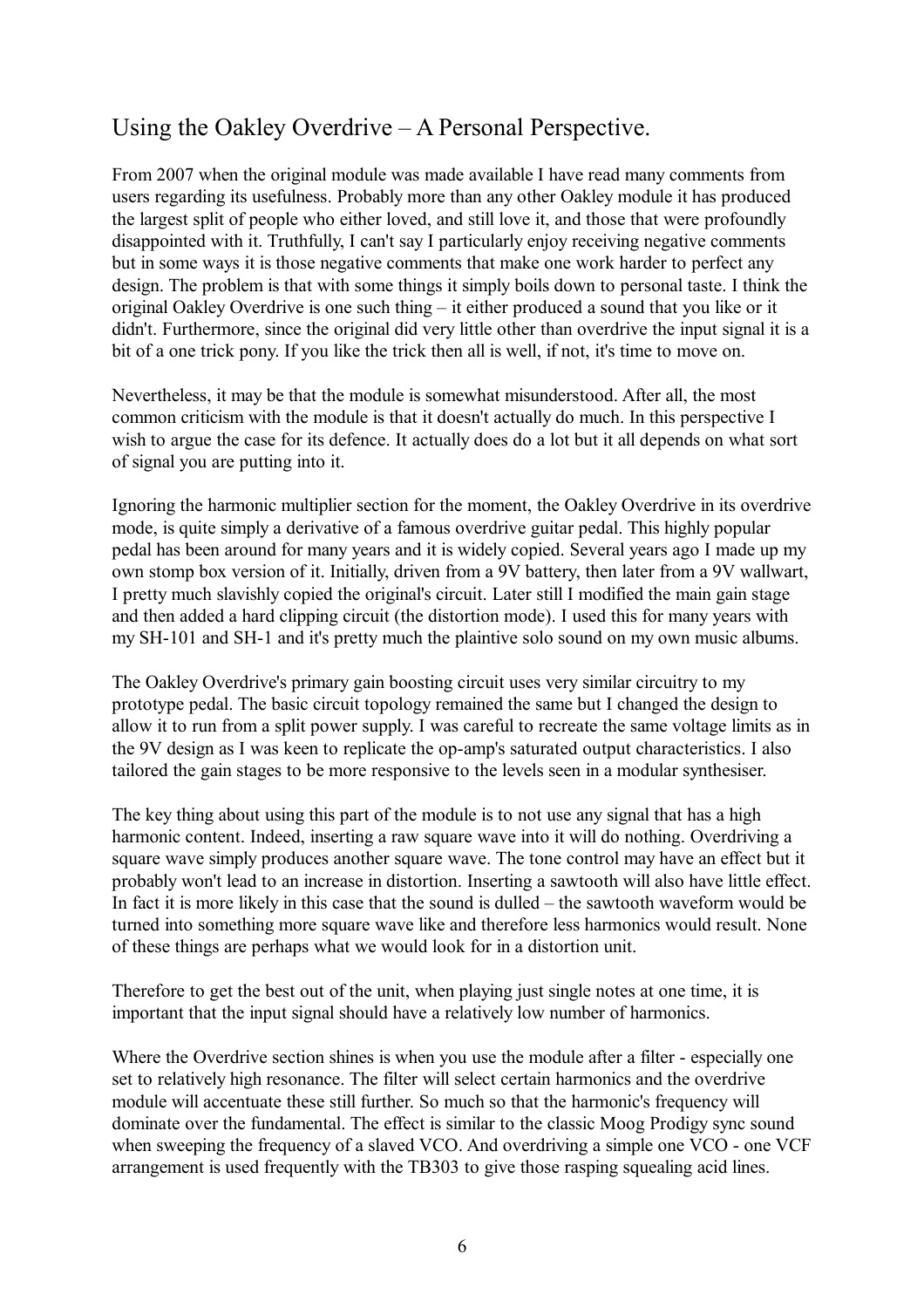However, it can be also used more subtly on more mellow filter sweeps with the overdrive adding gentle overtones to a solo synthesiser lead.

The actual input level is very important too. The Overdrive module will produce much more strident results when the input level approaches 5V peak. If the input signal is too weak then the resultant overdriven effect will be much less. This means it is possible to get voltage controlled overdrive effects if you use a VCA in front of the module.

It is traditional to have the distortion after the final VCA. In a fixed architecture synthesiser this is generally the only way you can do it. But I find that using it between the VCF and the final VCA gives me right sounds for solo work. The VCF will naturally vary the signal level as the cut-off changes and having the VCA last will ensure that any additional hiss produced by the high gain amplifier in the overdrive module will be only heard along with the signal and therefore drowned out.

More complex sounds, such as chords, drum loops and so on, will be far more effected than simple notes too. The more varying frequencies that are present in the input signal the more distorted the output will appear. Generally speaking if you are after subtle overdriven effects it is best to keep the input signal to just a few harmonically related notes.

The Oakley Overdrive-II of course adds a further circuit to the mix. Again, this works more obviously with input signals that are low in harmonics. However, it can do some incredible things to more complex waveforms even square waves once they have been through the Overdrive's timbre control.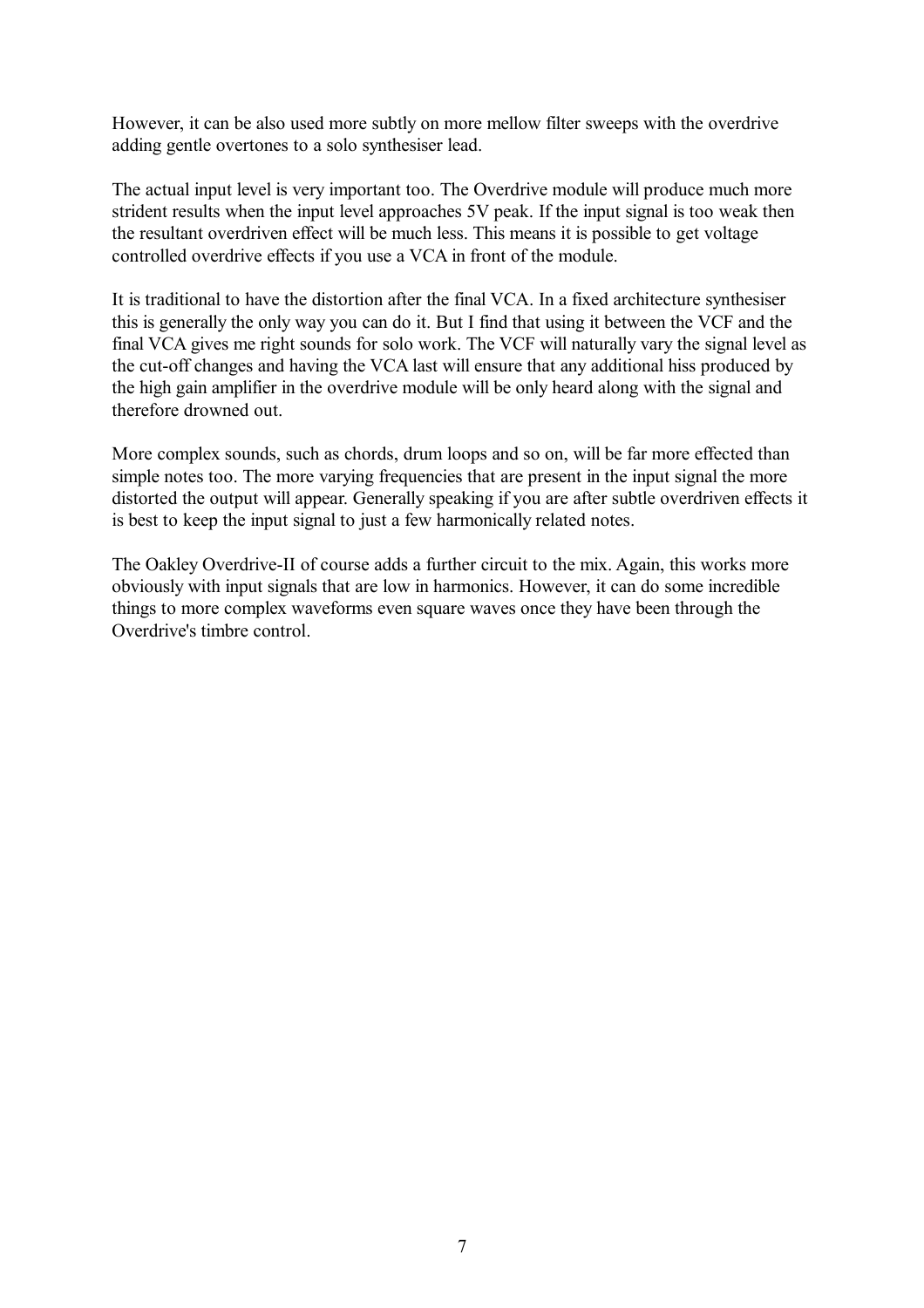#### Power supply requirements

The module requires plus and minus 15V supplies. The power supply should be adequately regulated. The current consumption is about 25mA per rail. Power is routed onto the PCB by a four way 0.156" MTA156 type connector or the special five way Synthesizers.com MTA100 header.

#### **Power connections – MOTM and Oakley**

The PSU power socket is 0.156" MTA 4-way header. This system is compatible with MOTM.

| Power      | <b>Pin number</b> |
|------------|-------------------|
| $+15V$     |                   |
| Module GND | $\mathcal{D}$     |
| Earth/PAN  | 3                 |
| $-15V$     |                   |

The earth/pan connection has been provided to allow the ground tags of the jack sockets to be connected to the powers supply ground without using the module's 0V supply. Earth loops cannot occur through patch leads this way, although screening is maintained. Of course, this can only work if all your modules follow this principle.

#### **Power connections – Synthesizers.com**

The PWR power socket is to be fitted if you are using the module with a Synthesizers.com system. In this case the PSU header is not fitted. The PWR header is a six way 0.1" MTA, but with the pin that is in location 2 removed. In this way location 3 is actually pin 2 on my schematic, location 4 is actually pin 5 and so on.

| Power         | <b>Location number</b> | <b>Schematic Pin number</b> |
|---------------|------------------------|-----------------------------|
| $+15V$        |                        |                             |
| Missing Pin   |                        |                             |
| $+5V$         |                        | $\mathcal{L}$               |
| Module GND    |                        |                             |
| $-15V$        |                        |                             |
| Not connected |                        |                             |

+5V is not used on this module, so location 3 (pin 2) is not actually connected to anything on the PCB.

If the PSU header is fitted then pins 2 and 3 of PWR are linked together. This connects the panel ground with the module ground.